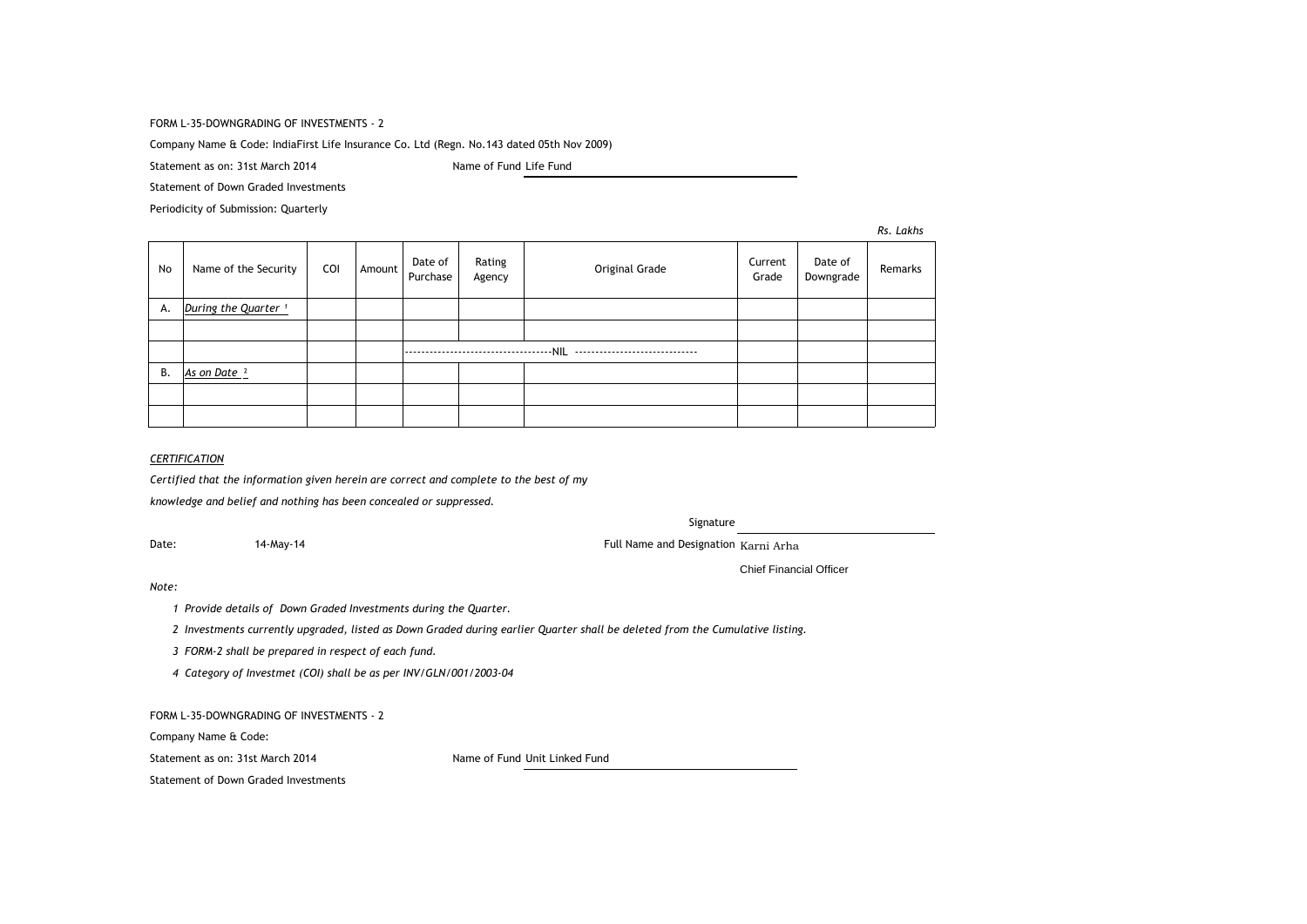#### Periodicity of Submission: Quarterly

| . . | Lakhs |
|-----|-------|
|-----|-------|

| No | Name of the Security            | COI | Amount | Date of | Rating                               | Original Grade | Current<br>$\sim$ $\sim$ | Date of | Remarks |
|----|---------------------------------|-----|--------|---------|--------------------------------------|----------------|--------------------------|---------|---------|
| А. | During the Quarter <sup>1</sup> |     |        |         |                                      |                |                          |         |         |
|    |                                 |     |        |         |                                      |                |                          |         |         |
|    |                                 |     |        |         | ------------------------------------ |                |                          |         |         |
| В. | As on Date 2                    |     |        |         |                                      |                |                          |         |         |
|    |                                 |     |        |         |                                      |                |                          |         |         |
|    |                                 |     |        |         |                                      |                |                          |         |         |

# *CERTIFICATION*

*Certified that the information given herein are correct and complete to the best of my knowledge and belief and nothing has been concealed or suppressed.*

Signature

Date: 14-May-14 14-May-14 Full Name and Designation Karni Arha

Chief Financial Officer

*Note:*

*1 Provide details of Down Graded Investments during the Quarter.* 

*2 Investments currently upgraded, listed as Down Graded during earlier Quarter shall be deleted from the Cumulative listing.*

*3 FORM-2 shall be prepared in respect of each fund.*

*4 Category of Investmet (COI) shall be as per INV/GLN/001/2003-04*

FORM L-35-DOWNGRADING OF INVESTMENTS - 2

Company Name & Code:

Statement as on: 31st March 2014 Name of Fund Pension and General Annuity Fund

Statement of Down Graded Investments

Periodicity of Submission: Quarterly

*Rs. Lakhs*

| No | Name of the Security | COI | Amount | Date of<br>Domain and | Rating<br>. | Original Grade | Current<br>$\sim$ | Date of<br>D 1 | Remarks |
|----|----------------------|-----|--------|-----------------------|-------------|----------------|-------------------|----------------|---------|
| А. | During the Quarter 1 |     |        |                       |             |                |                   |                |         |
|    |                      |     |        |                       |             |                |                   |                |         |